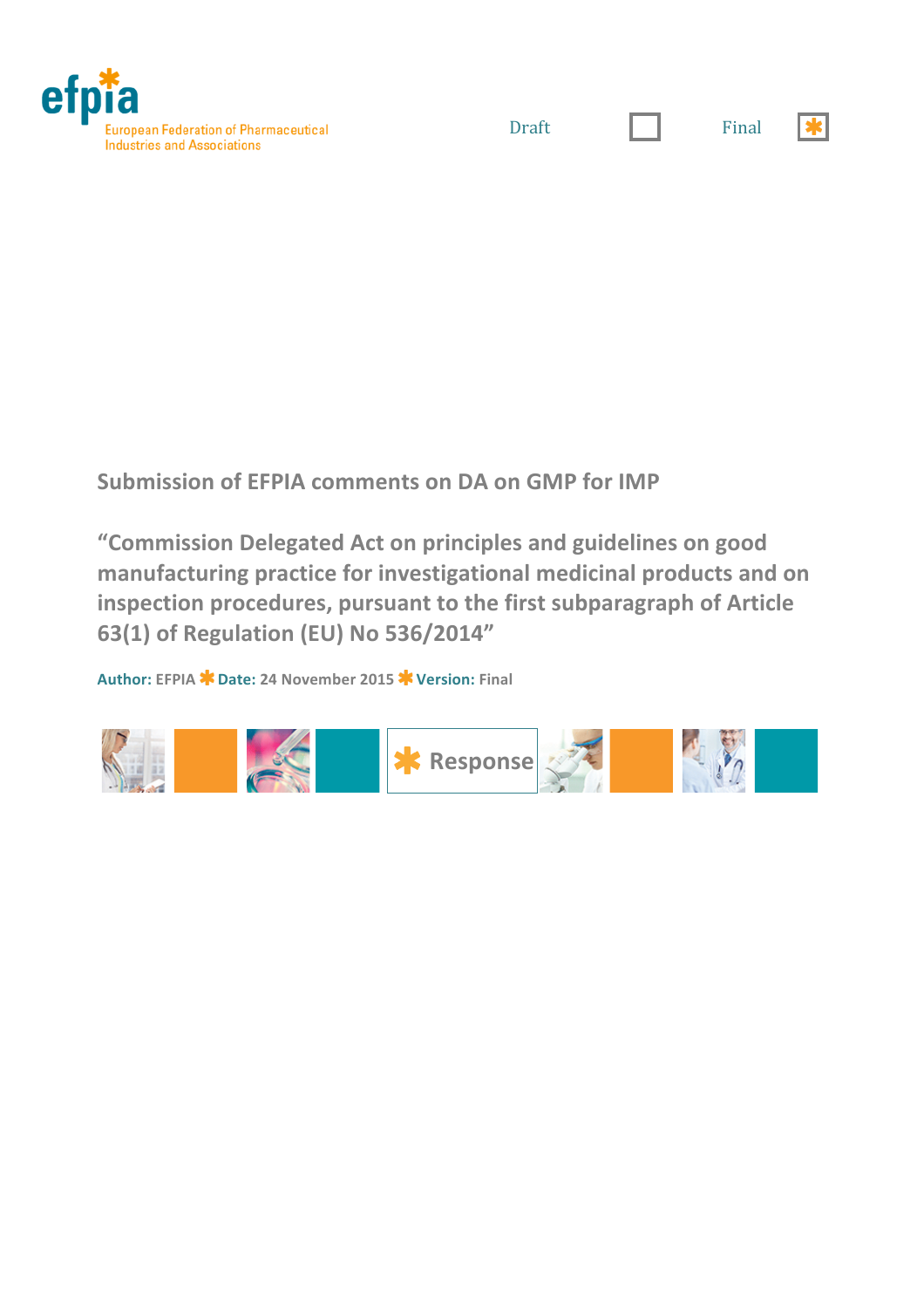### **1. General comments**

1. EFPIA would like to express its strong concerns with regard to the potential duplication of GMP requirements in different sections or outside of EudraLex - Volume IV Good manufacturing practice (GMP) Guidelines. There is the need to maintain consistency across different parts of the guidance, which if not managed appropriately has the high potential to lead to divergences.

EFPIA recommends that all GMP requirements for different kinds of products - IMPs, ATMPs and commercial medicinal products will be posted in Eudralex Volume 4. A core set of common GMP principles is proposed to be referred to in Part I. Rather than duplicating these core requirements in separate sections (e.g. in part III or Annexes) addressing, for example, IMPs or ATMPs, EFPIA recommends that only the differences in the GMP requirements for these kinds of products and their development phase should be described. Emphasising these core principles will facilitate the common application within the company's pharmaceutical quality system, and consistency in inspections across these different kinds of products by the different agencies of the member states.

2. The term Manufacturer line 52 and in many other places.

Where the manufacturer is not the sponsor of a trial a number of the responsibilities in this regulation that have been placed on the manufacturer will be divided between the manufacturer and the sponsor. This division will vary from one trial and / or manufacturing operation to another. An example of this is in ensuring the manufacture conforms with data submitted and reviewed by the Lead Reporting Member State. Throughout this regulation it should be made clear that the manufacturer responsibilities may be divided providing the responsibilities of the relevant parties are clear in the contractual agreements. This same division is also a key aspect in the inspection of a manufacturer by a member state where confidentiality requirements of inspection reports need to be assured if they undertake work for a number of sponsors.

The acknowledgement of Manufacture and Sponsor being separate needs to be covered either generically or considered separately for each reference to manufacturer.

3. Response to Question 1a and 1b

We do not see the need to introduce a requirement for a Product Specification File into the Delegated Act; it is well enough covered by the Guideline. It should be noted that Product Specification Files typically exist, but that these are often in a virtual environment and different parts may be located across multiple locations, which may be in multiple companies. Often this is a table of contents that refers to the source of the information, which can change as knowledge develops.

4. Response to Question 2 a and 2 b

Much of the GMP activity may occur at a Contract Manufacturing Organisation (CMO) or even company facilities with little or no link to the Clinical trial and it is therefore not practical to tie the end of document retention to the Clinical Trial timelines - Typically manufacturer sets a simple measurable retention period of number of years from the date of the operation and we suggest that the new text aligns with this practice. A fixed time period of 15 years from date of manufacture is proposed with no perceived benefit in a longer retention period.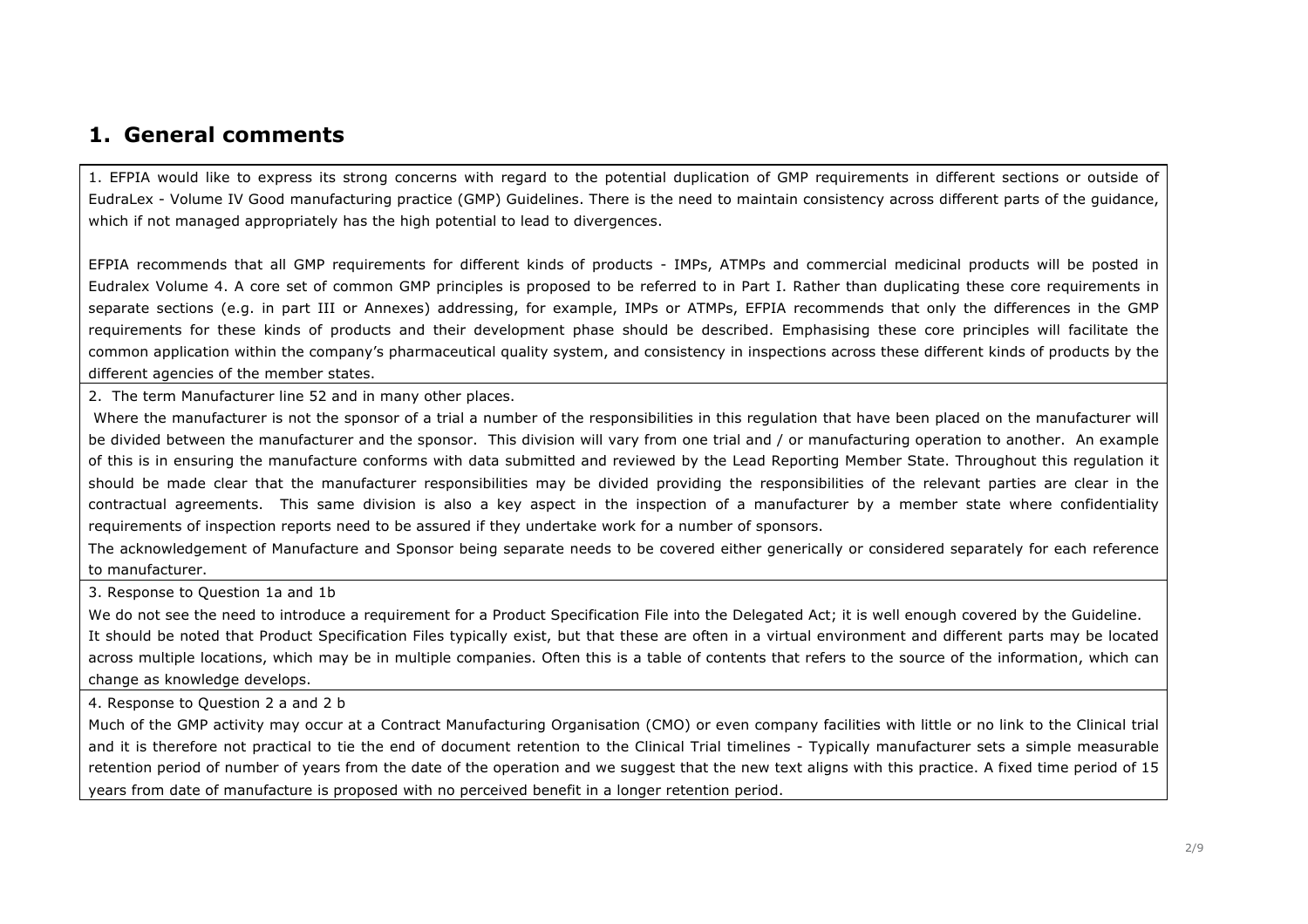### 5 Response to Question 3 - This would not be feasible

In many cases a Certificate of Analysis does not exist at the time of import. For example if a drug product manufactured outside the EU having all its analytical release testing and stability performed in the EU. In other cases shipment under quarantine may be made in parallel with testing. The QP is responsible for ensuring that an imported investigational product has been fully tested before it is certified for supply; how they obtain documentation for this should remain flexible. In the case of commercial products a Certificate of Analysis may not be available at any point in time. (see response to question 5)

6.Response to Question 4

4a The fundamental requirement is adequately covered by the current wording. No additional text is needed in the Delegated Act to require retention samples or provide further details around reference samples. The detail is adequately covered by the Guideline.

4 b Investigational products are varied and complex - Photographs may be a useful aid to understanding what the pack looked like and should be an acceptable option for retention samples, but to mandate this in the vast majority of cases would add no value.

7.Response to Question 5a

Comparators obtained via commercial channels are unlikely to have 'documentation certifying that each production batch has been manufactured in conditions at least equivalent to the standards of [EU good manufacturing practice]'. So, Article 13(3)(c) of Directive 2001/20/EC is actively used in conjunction with the guidance in CHMP/QWP/185401/2004 to approve these for use.

Some companies could have up to 20% of studies impacted if this clause was removed

8.Response to Question 5b

It is rare for comparator products not authorised in an ICH country to be used, but it has happened and the possibility for this to occur should remain

9. Labelling of IMPs is not covered in this consultation as it is addressed by Annex VI of Clinical Trial Regulation 536/2014 itself.

EFPIA has previously communicated to the Commission, the changes made to this text compared with the current EU GMP Annex 13 will have significant impact and it is important for this to be amended as soon as legally possible and this remains the unanimous opinion of all the Industry subject matter experts involved with compiling these comments

10. The Clinical Trial Regulation art 61 2 (b) sets down the requirements for the Qualified Person. There are concerns that the current text does not appropriately cover persons who are qualified under the transitional arrangements of Article 13 (5) of Directive 2001/20/EC. It needs to be ensured that the repeal of Directive 2001/20/EC does not take this qualification away from anyone, thus impacting individuals' right to work and likely creating capacity issues in Member States where this clause was actively used. It is therefore suggested that the opportunity of this Delegated Act is taken to add wording that addresses this point.

Recent information is that there are approximately 250 to 300 QPs for IMP in one Member State that would be impacted if this was not pragmatically addressed.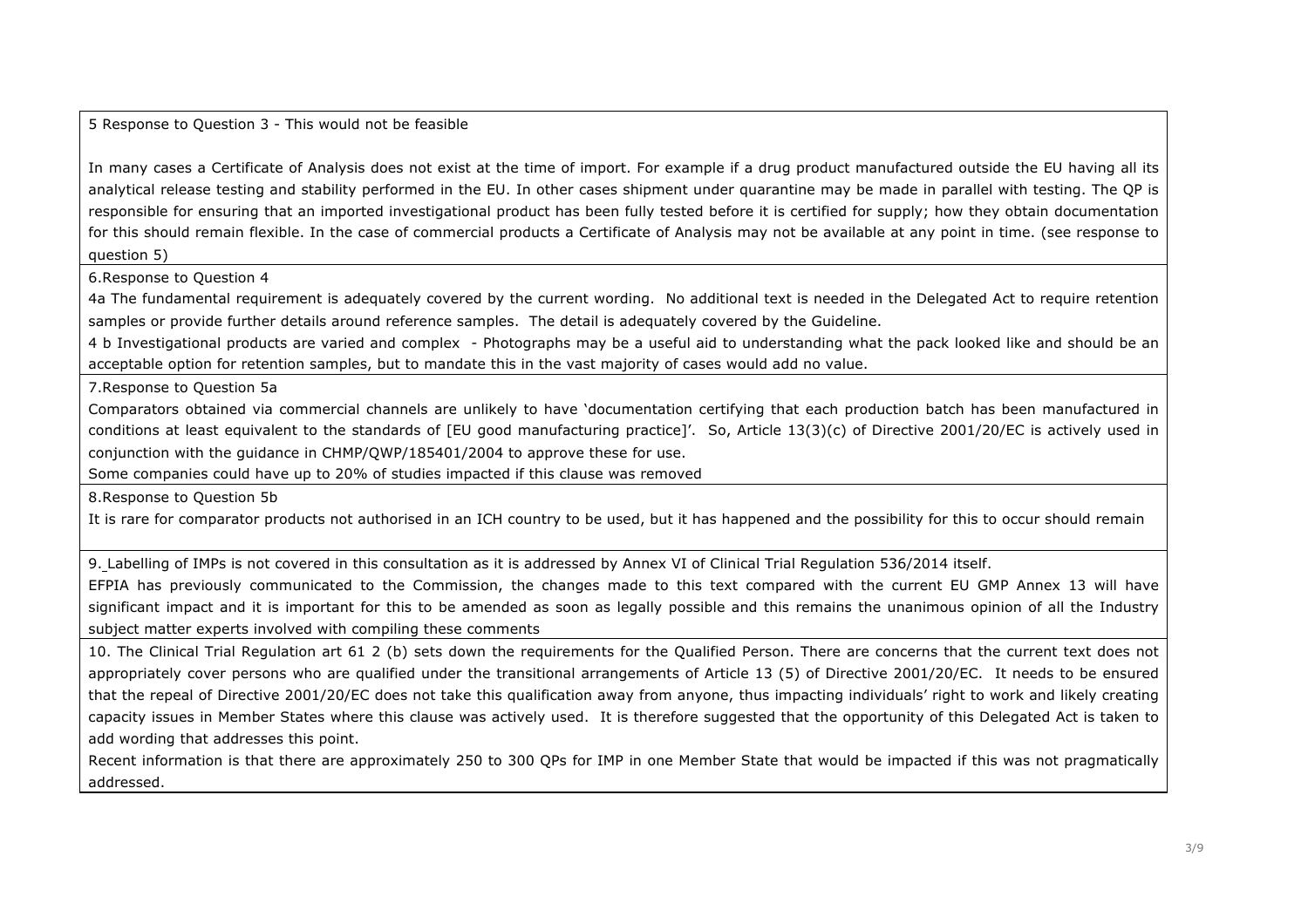#### **11. Section 3 Inspections**

EFPIA welcome the clarity that third country manufactures are enforced to follow EU GMP standards and might be subject to risk based inspections. EFPIA consider that the definition of the role of the QP and the opportunity to issue a QP declaration should provide sufficient confidence to the authority that the third party IMP manufacturer successfully implemented GMP standards according to the EU regulations or apply similar standards. Consequently, we propose that the final regulation enables flexibility that an inspection of a third country IMP manufacturer, if needed, would not normally cause a delay of a clinical study.

We understand that a full inspection coverage would represent a significant burden on MS depending on how the risk assessment is managed and applied consistently across the MS under the CTR. Given the QP oversight these resources might be better spend at higher risk areas.

Any actions taken as a consequence of any inspection should include consideration of patients that may have no other alternate therapy or source of IMP.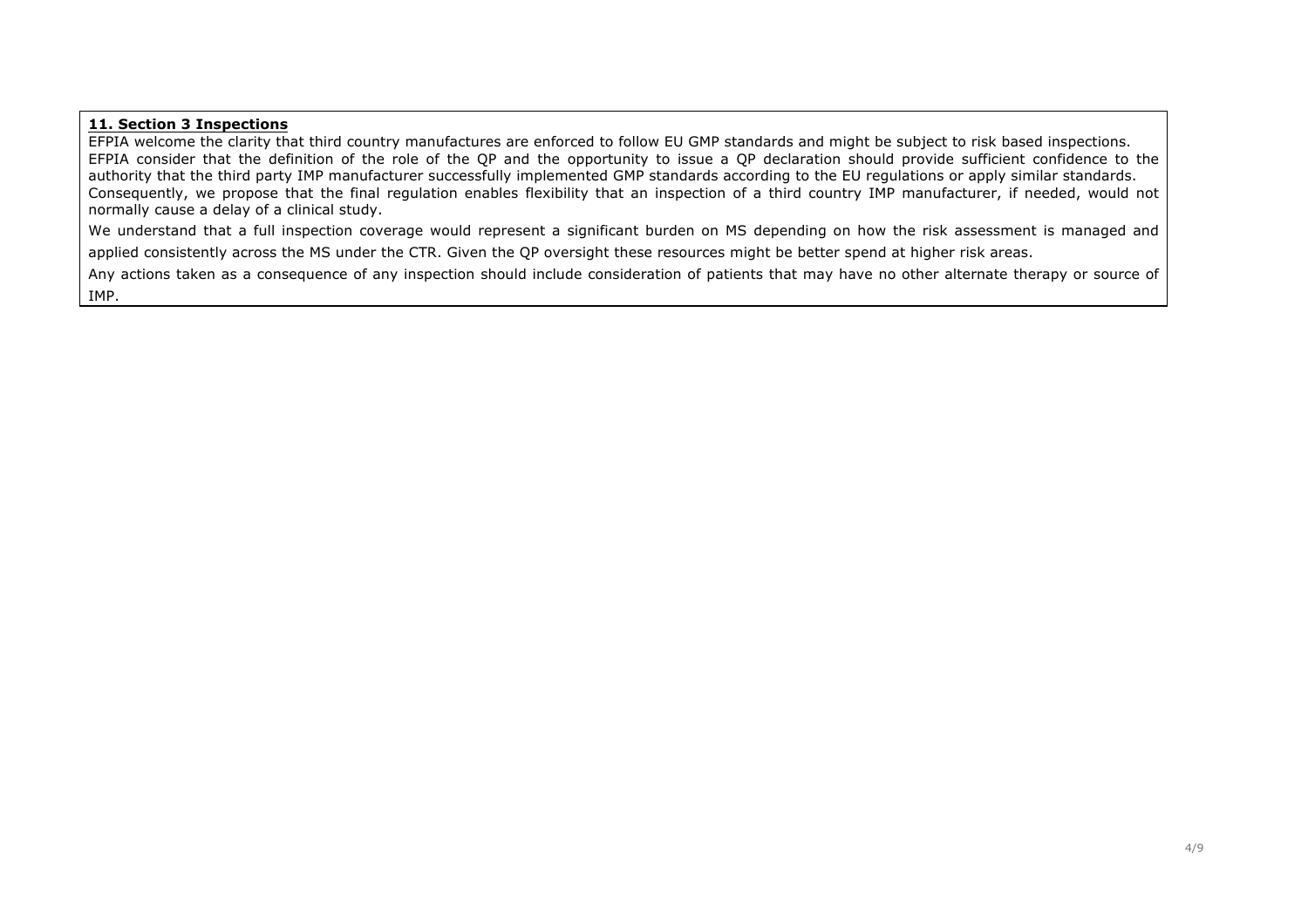# **2. Specific comments on text**

| Line number(s) of<br>the relevant text | Comment and rationale; proposed changes                                                                                                      |
|----------------------------------------|----------------------------------------------------------------------------------------------------------------------------------------------|
|                                        | (If changes to the wording are suggested, they are highlighted using 'track changes')                                                        |
| (e.g. Lines 20-<br>23)                 |                                                                                                                                              |
|                                        |                                                                                                                                              |
| Line 52                                | See the General comment 2 regarding use of the term 'manufacturer'.                                                                          |
| Line 63                                | Not all countries have systems of "entitlement" to manufacture IMPs.                                                                         |
|                                        | Text proposed with track changes                                                                                                             |
|                                        | The importer of investigational medicinal products for human use shall ensure that the manufacturer located in a third country is entitled   |
|                                        | to manufacture the relevant type of investigational medicinal product in that country is notified and accepted as part of the information    |
|                                        | provided pursuant to Article 5 of Regulation (EU) No 536/2014.                                                                               |
|                                        | Full text proposed without track changes                                                                                                     |
|                                        | The importer of investigational medicinal products for human use shall ensure that the manufacturer located in a third country is notified   |
|                                        | and accepted as part of the information provided pursuant to Article 5 of Regulation (EU) No 536/2014.                                       |
| <b>Line 155</b>                        | To better reflect actual expectations and practices.                                                                                         |
|                                        | Text proposed with track changes                                                                                                             |
|                                        | The-m Manufacturing processes shall be validated in its entirety in so far as is appropriate, are not required to be validated, but shall be |
|                                        | appropriately monitored and controlled taking into account the stage of product development, in order to assure the quality required for     |
|                                        | the intended use.                                                                                                                            |
|                                        | Full text proposed without track changes                                                                                                     |
|                                        | Manufacturing processes are not required to be validated, but shall be appropriately monitored and controlled, taking into account the       |
|                                        | stage of product development, in order to assure the quality required for the intended use.                                                  |
| Line 163                               | Another example among many where General comment 2 applies - Some of the Quality control system will lie with the Sponsor and some           |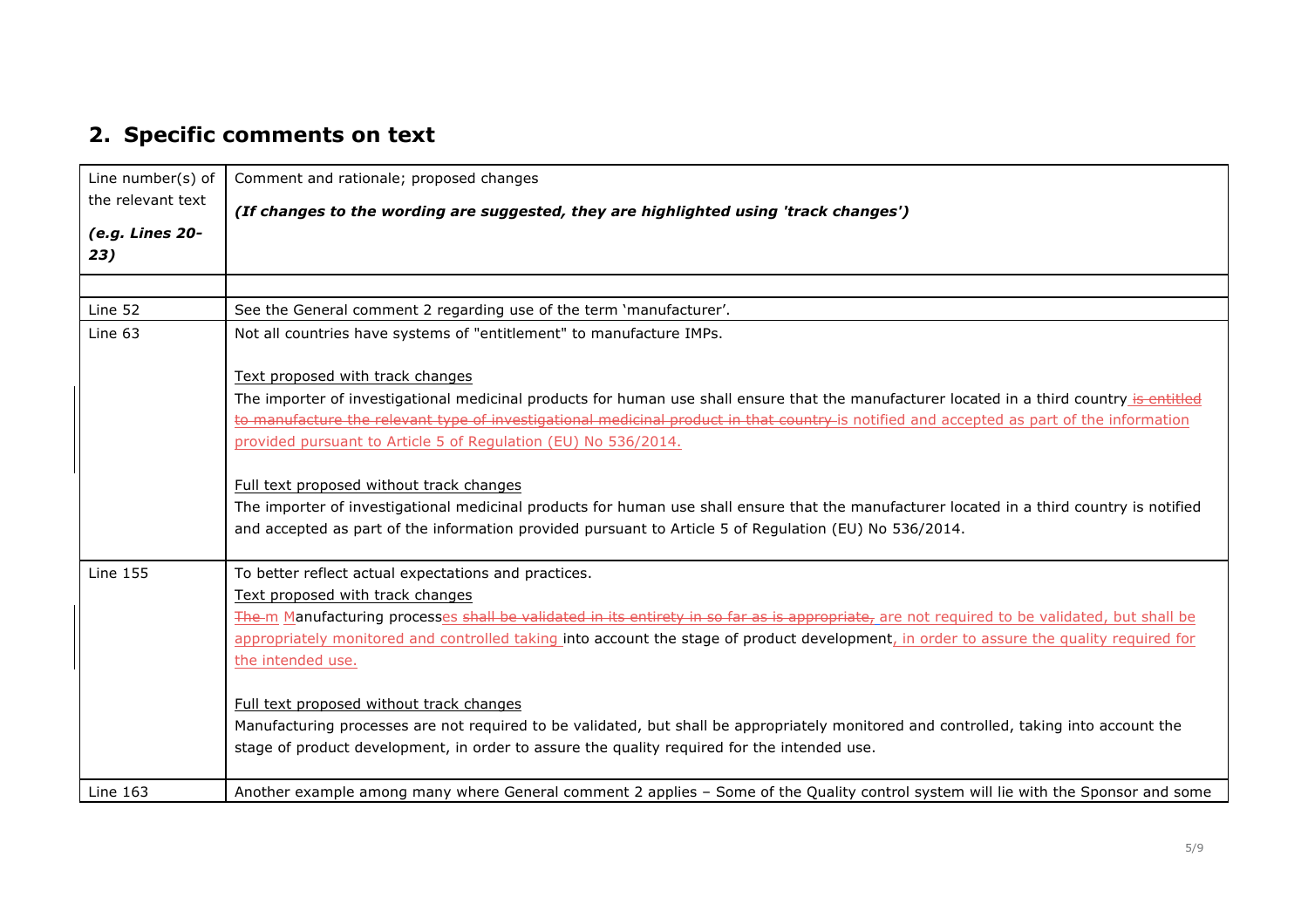| Line number(s) of      | Comment and rationale; proposed changes                                                                                                                                                                                                                                                                                                                    |
|------------------------|------------------------------------------------------------------------------------------------------------------------------------------------------------------------------------------------------------------------------------------------------------------------------------------------------------------------------------------------------------|
| the relevant text      | (If changes to the wording are suggested, they are highlighted using 'track changes')                                                                                                                                                                                                                                                                      |
| (e.g. Lines 20-<br>23) |                                                                                                                                                                                                                                                                                                                                                            |
|                        | will be with the Manufacturer                                                                                                                                                                                                                                                                                                                              |
| <b>Line 184</b>        | The current text stipulates that it is the manufacturer who retains these samples, whereas in practice this could be the sponsor. The<br>change below ensures delivery of the requirement for samples to be retained whilst providing flexibility regarding who actually holds the<br>samples.                                                             |
|                        | In addition, a generic sample keeping period from the date of manufacture is proposed rather than one that is tied with trial endpoints.<br>Seven years is proposed as this will be at least 2 years after the expiry date of the product and stability considerations are likely to<br>eliminate value in longer retention.                               |
|                        | <b>Proposed text final text:</b>                                                                                                                                                                                                                                                                                                                           |
|                        | Sufficient samples of each batch of bulk formulated product and of key packaging components used for each finished investigational<br>medicinal product batch shall be retained for seven years from the date of manufacture. Where the manufacturer is not the sponsor, the<br>responsibility for sample retention shall be defined in written agreement. |
| <b>Line 194</b>        | To remove variation between requirements of Member States.                                                                                                                                                                                                                                                                                                 |
|                        | Unless a longer period is required under the law of the Member State of the manufacture, t The manufacturer shall retain samples of                                                                                                                                                                                                                        |
|                        | starting materials, other than solvents, gases or water, used in the manufacturing process for at least two years after the release of the<br>product.                                                                                                                                                                                                     |
| Line 227 to 235        | See General comment 4 - 15 years from manufacture would be simpler and much more appropriate than a retention period tied with the<br>trial endpoint.                                                                                                                                                                                                      |
| Line 287 and 288       | This has been modified so that the aspect of third country inspection in the comment below can be separated                                                                                                                                                                                                                                                |
|                        | By means of repeated inspections the Member States shall ensure that manufacturers and Importers that they have authorized comply<br>with the principles of good manufacturing practice laid down by Union law.                                                                                                                                            |
| Line 289 to 295        | See General Comment 11                                                                                                                                                                                                                                                                                                                                     |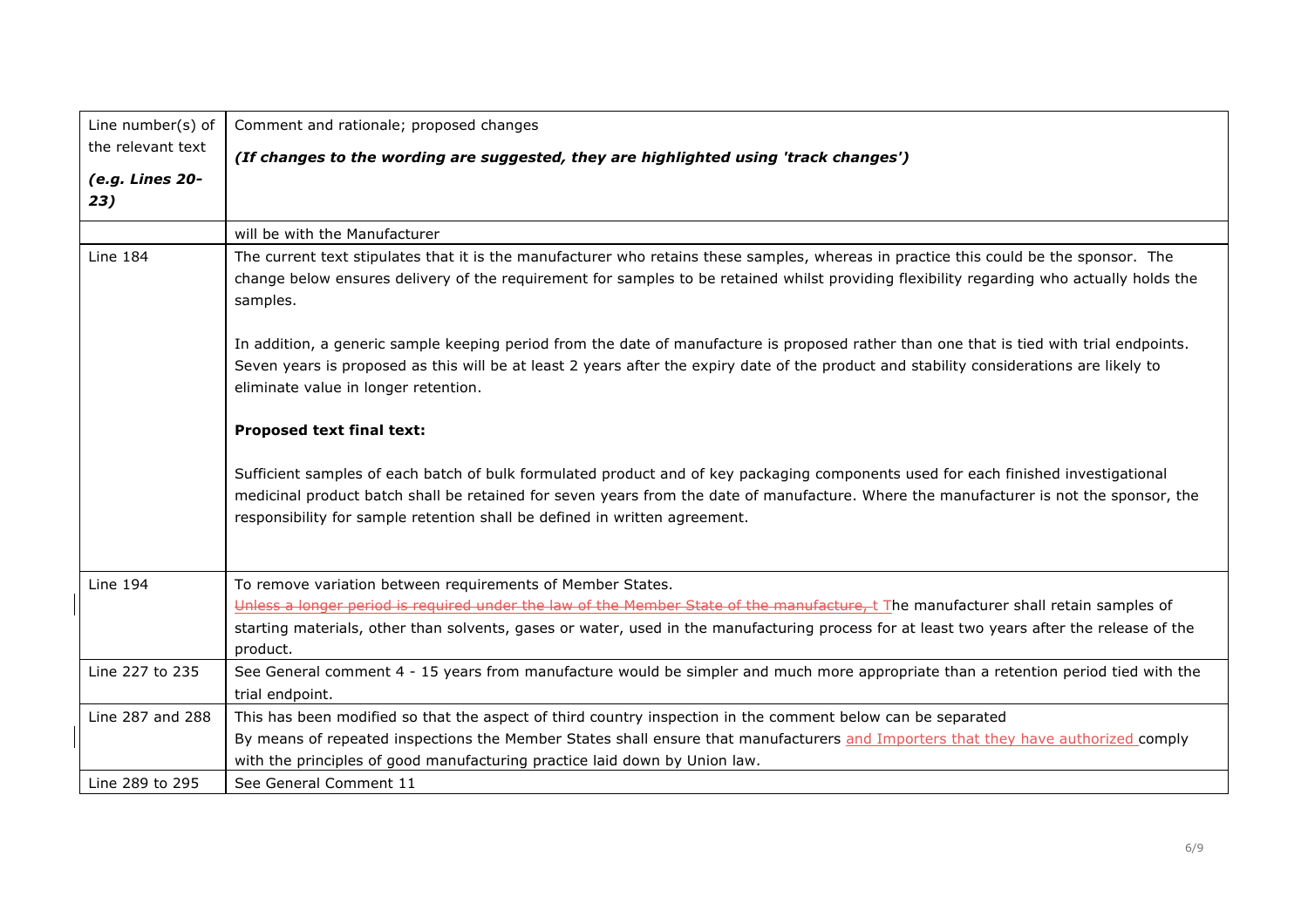| Line number(s) of      | Comment and rationale; proposed changes                                                                                                                                                                                                                                                                                                                                                                                                                                                                                                                                                                                                                                                                                                                                                                                                                                                                                                                                                                                                                                                                               |
|------------------------|-----------------------------------------------------------------------------------------------------------------------------------------------------------------------------------------------------------------------------------------------------------------------------------------------------------------------------------------------------------------------------------------------------------------------------------------------------------------------------------------------------------------------------------------------------------------------------------------------------------------------------------------------------------------------------------------------------------------------------------------------------------------------------------------------------------------------------------------------------------------------------------------------------------------------------------------------------------------------------------------------------------------------------------------------------------------------------------------------------------------------|
| the relevant text      | (If changes to the wording are suggested, they are highlighted using 'track changes')                                                                                                                                                                                                                                                                                                                                                                                                                                                                                                                                                                                                                                                                                                                                                                                                                                                                                                                                                                                                                                 |
| (e.g. Lines 20-<br>23) |                                                                                                                                                                                                                                                                                                                                                                                                                                                                                                                                                                                                                                                                                                                                                                                                                                                                                                                                                                                                                                                                                                                       |
|                        | Text proposed with track changes<br>Member States shall carry out inspections of manufacturers located in third countries to ensure that investigational medicinal products<br>imported into the Union are manufactured by applying quality standards at least equivalent to those laid down in Union law. The frequency<br>of such inspections shall be based on an assessment of risk, but shall in any case take place if the Member States have grounds for<br>suspecting that the quality standards are lower than those laid down in Union law.-risk assessments of IMP manufacturers located in third<br>countries. This assessment should include the oversight provided by the Qualified Person (QP) and decide whether or not on-site<br>inspections are required to verify if the IMPs are manufactured by applying quality standards at least equivalent to those laid down in<br>Union law. A QP declaration provides a major component of the risk assessment. The need for an inspection, its timing, level of detail and<br>frequency of re-inspection shall also be based on the assessment of risk. |
|                        | Any regulatory actions taken as a result of an inspection should include an assessment of patients undergoing treatment                                                                                                                                                                                                                                                                                                                                                                                                                                                                                                                                                                                                                                                                                                                                                                                                                                                                                                                                                                                               |
|                        | Full text proposed without track changes<br>Member States shall carry out risk assessments of IMP manufacturers located in third countries. This assessment should include the<br>oversight provided by the Qualified Person (QP) and decide whether or not on-site inspections are required to verify if the IMPs are<br>manufactured by applying quality standards at least equivalent to those laid down in Union law. A QP declaration provides a major<br>component of the risk assessment. The need for an inspection, its timing, level of detail and frequency of re-inspection shall also be based<br>on the assessment of risk.                                                                                                                                                                                                                                                                                                                                                                                                                                                                             |
|                        | Any regulatory actions taken as a result of an inspection should include an impact assessment for patients undergoing treatment.                                                                                                                                                                                                                                                                                                                                                                                                                                                                                                                                                                                                                                                                                                                                                                                                                                                                                                                                                                                      |
| Line 298 to 300        | Manufacturers and Sponsor situations are very different here. There is a concern around confidentiality issues which have been addressed<br>in the Sponsor / Manufacture comment in the General comment 2 above. An example may be a manufacturer acting for more than one<br>company. In these circumstance good judgement is needed of what details are company confidential.                                                                                                                                                                                                                                                                                                                                                                                                                                                                                                                                                                                                                                                                                                                                       |
| <b>Line 323</b>        | (3) The ability to apply the principles of quality risk management as per ICH Q9;                                                                                                                                                                                                                                                                                                                                                                                                                                                                                                                                                                                                                                                                                                                                                                                                                                                                                                                                                                                                                                     |
| <b>Line 325</b>        | Delete this line; it is redundant - This is covered in the previous line '(4) Knowledge of current technology relevant for inspections'                                                                                                                                                                                                                                                                                                                                                                                                                                                                                                                                                                                                                                                                                                                                                                                                                                                                                                                                                                               |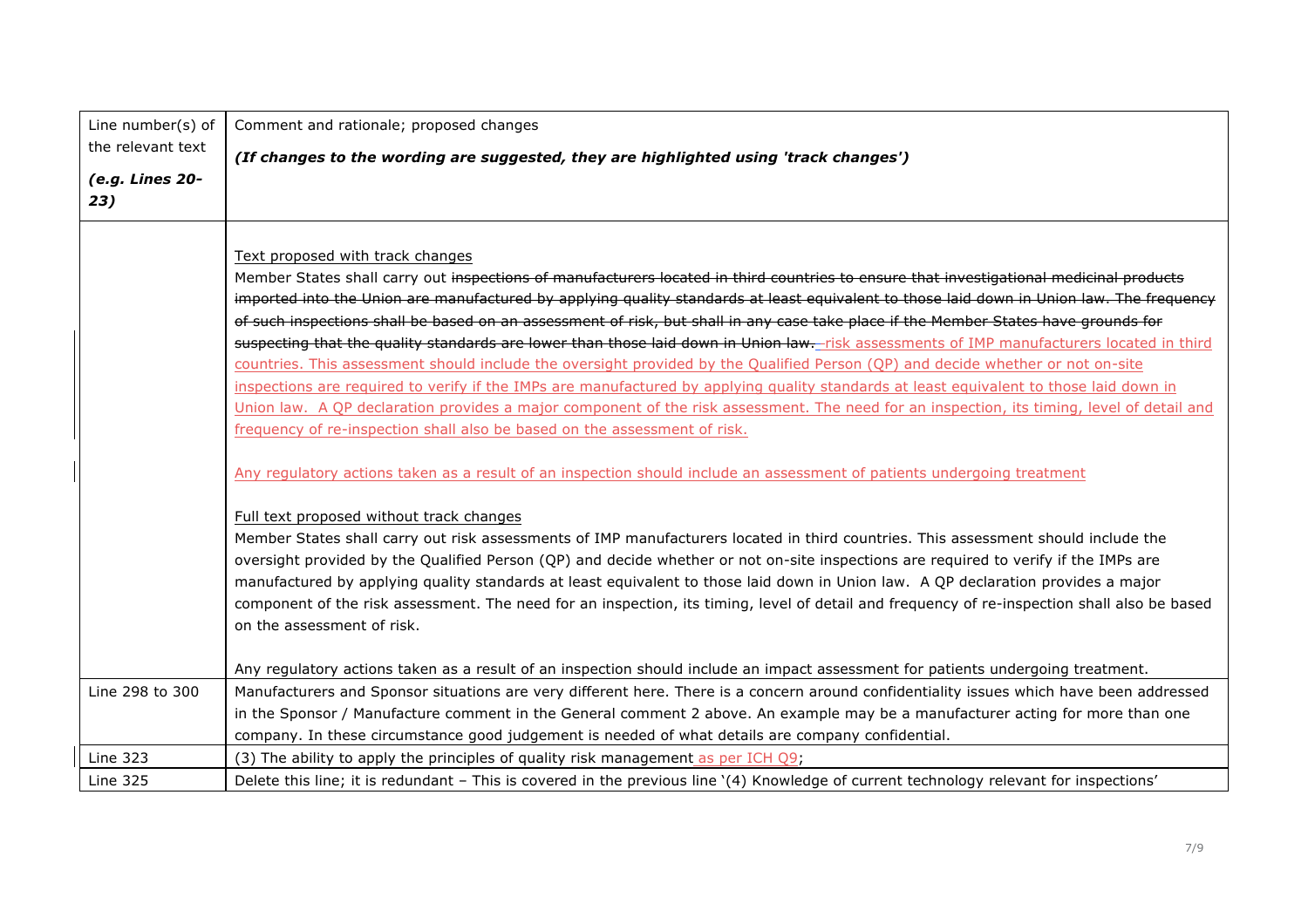| Line number(s) of<br>the relevant text<br>(e.g. Lines 20-<br>23) | Comment and rationale; proposed changes<br>(If changes to the wording are suggested, they are highlighted using 'track changes')                                                                                                                                                                                                                                                                                                                                                                                                              |
|------------------------------------------------------------------|-----------------------------------------------------------------------------------------------------------------------------------------------------------------------------------------------------------------------------------------------------------------------------------------------------------------------------------------------------------------------------------------------------------------------------------------------------------------------------------------------------------------------------------------------|
| <b>Line 326</b>                                                  | There is a concern with the current wording that inspectors will not be required to maintain confidentiality unless they are specifically made<br>aware that information is confidential. All information should be treated as confidential and we therefore propose that:<br>The inspectors shall be made aware of and-maintain confidentiality whenever they gain access to confidential information as a result of<br>their inspections in accordance with applicable Union legislation, national legislation or international agreements. |